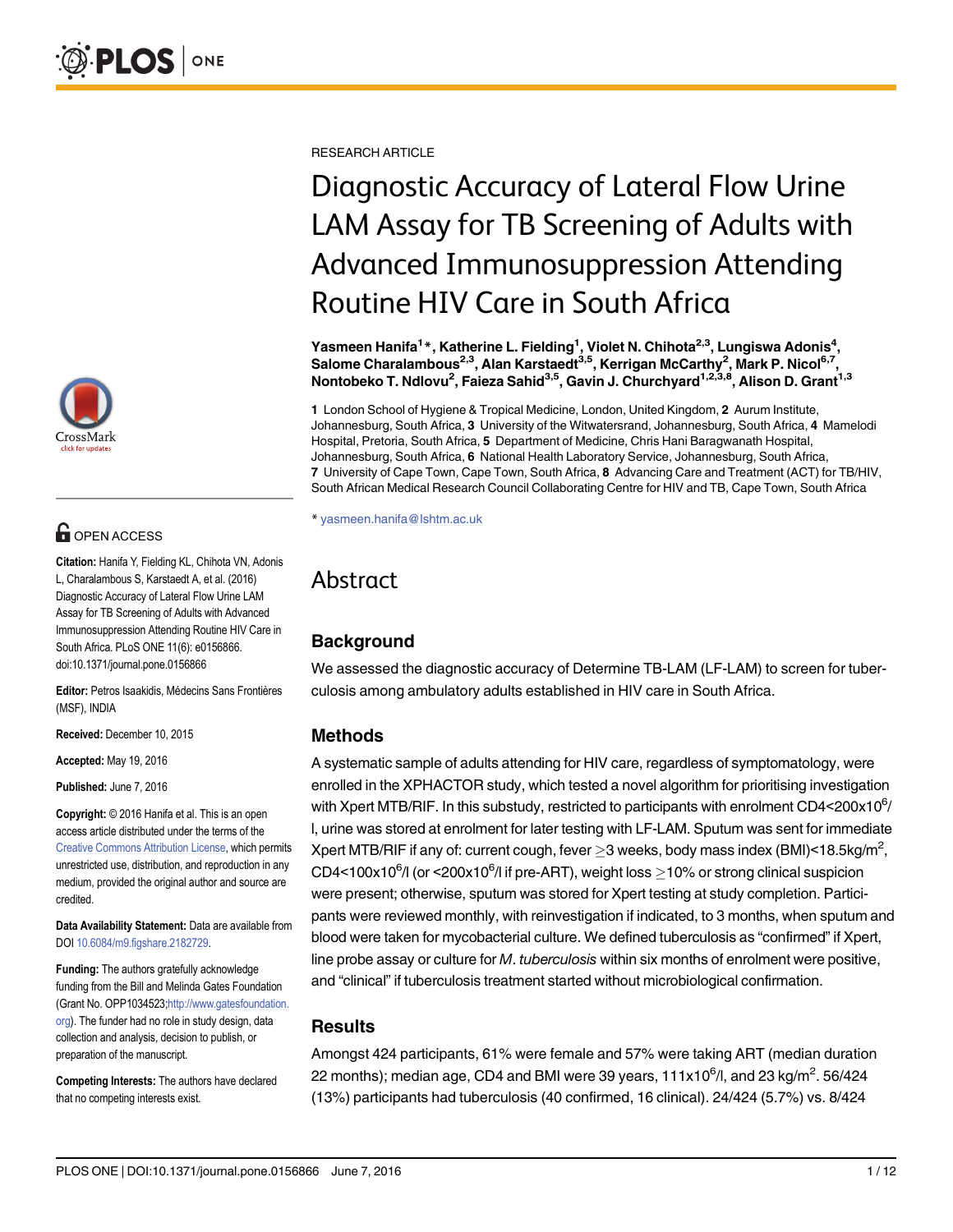<span id="page-1-0"></span>(1.9%) were LAM-positive using grade 1 vs. grade 2 cut-off. Using grade 1 cut-off, sensitivity for confirmed TB (all clinical TB excluded) was 12.5% (95% CI 4.2%, 26.8%) and in  $CD4<$ 100x10 $^{6}$ /l vs. CD4  $\geq$ 100x10 $^{6}$ /l was 16.7% (95% CI 4.7%, 37.4%) vs. 6.3% (95% CI 0.2%, 30.2%). Specificity was >95% irrespective of diagnostic reference standard, CD4 stratum, or whether grade 1 or grade 2 cut-off was used.

#### **Conclusion**

Sensitivity of LF-LAM is too low to recommend as part of intensified case finding in ambulatory patients established in HIV care.

#### Introduction

The global HIV-associated tuberculosis (TB) epidemic remains a huge public health challenge, with sub-Saharan Africa accounting for the vast majority of HIV-positive individuals diagnosed with and dying from TB. [\[1\]](#page-10-0) Diagnosis of TB in people living with HIV (PLHIV) is complicated by limitations of available diagnostics and the effect of immunosuppression on clinical presentation of TB, e.g. reliance on sputum samples, the high proportion with smear-negative or extrapulmonary disease, [[2\]](#page-10-0) and slow turnaround time for mycobacterial culture. The World Health Organization recommends, as part of activities to address HIV-related TB, regular screening for active TB of all PLHIV followed by Xpert MTB/RIF (Cepheid, Sunnyvale, CA) as the primary diagnostic test. [[3\]](#page-10-0) Xpert MTB/RIF has far greater sensitivity than smear and provides results in under two hours, but like mycobacterial culture is expensive and laboratorybased, which presents challenges for resource-limited settings. [[3\]](#page-10-0)

Testing for lipoarabinomannan (LAM), a cell wall lipopolysaccharide specific to mycobacteria that is detectable in urine, is attractive as a screening tool for PLHIV, given a low-cost point-of-care lateral-flow LAM assay (LF-LAM) (Determine TB-LAM; Alere, USA), potential for rapid TB diagnosis, low biosafety risk, and ease of sample collection. Evaluations of LF-LAM as a screening tool for TB have been undertaken in ambulatory patients in Ethiopia and South Africa either prior to antiretroviral therapy (ART) initiation,  $[4, 5]$  $[4, 5]$  $[4, 5]$  $[4, 5]$  or on receiving a positive HIV diagnosis at HIV counselling and testing services (HCT). [\[6](#page-10-0), [7](#page-10-0)] In these groups LF-LAM sensitivity, compared to bacteriologically-confirmed TB, was inadequate as a standalone test, though improved at lower CD4 cell counts. When evaluated amongst hospitalised HIV-positive patients with TB symptoms in Uganda and South Africa sensitivity was much greater, particularly amongst those with advanced immunosuppression, suggesting utility as a rule-in test in this population. [[8](#page-10-0)–[10](#page-11-0)]

There are no published studies, to our knowledge, evaluating LF-LAM as a screening tool for TB as part of intensified case finding for ambulatory patients established in HIV care (rather than at their initial assessment). The aim of our study was to evaluate the diagnostic accuracy of LF-LAM among adults with advanced immunosuppression (CD4  $<$  200 $\rm{x}10^6$ /l) established in HIV care. Our study contributed data to a systematic review of LF-LAM for the diagnosis and screening of active TB in PLHIV, which informed the recently published World Health Organization (WHO) policy guidance. $[11]$  $[11]$  $[11]$ 

#### Methods

This "LAM" study was part of XPHACTOR, a prospective cohort study evaluating a risk-based algorithm to prioritise Xpert MTB/RIF testing amongst adults attending for routine HIV care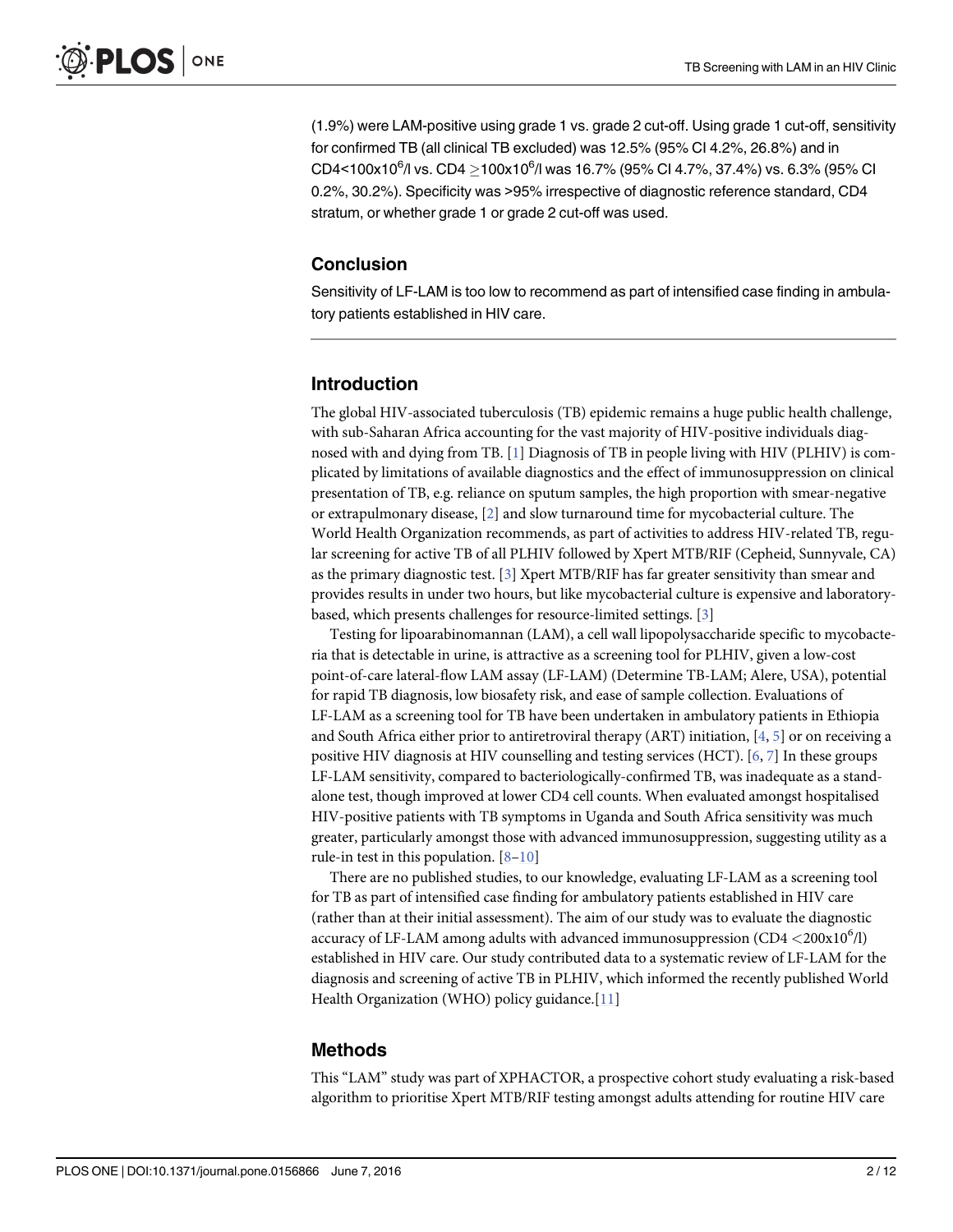<span id="page-2-0"></span>in South Africa. [Fig 1](#page-3-0) depicts XPHACTOR study flow and how participants entered the LAM substudy.

#### XPHACTOR study population and recruitment

We enrolled a systematic sample of adults (aged  $\geq$  18 years) attending four clinics in Gauteng province for HIV care, irrespective of presence of symptoms suggestive of TB. Patients taking anti-tuberculosis treatment within the previous 3 months were excluded. Patients were enrolled into "on ART" (currently taking ART) and "pre-ART" (in HIV care but not taking ART) groups. At the time of the study, ART eligibility comprised CD4  $\leq$  350x10<sup>6</sup>/l or WHO clinical stage  $\geq$ 3.

#### XPHACTOR procedures

Enrolment. At enrolment, research staff administered a standardised questionnaire incorporating the WHO TB screening tool (any of current cough, fever, night sweats or unintentional weight loss), measured height and weight, and recorded most recent clinic CD4 cell count. Further investigation was prioritised according to the XPHACTOR algorithm with an immediate spot sputum sample sent for Xpert MTB/RIF for (i) all assigned "high priority" (any of: current cough, fever  $\geq$  3 weeks, body mass index (BMI) <18.5 kg/m<sup>2</sup>, CD4 <100x10<sup>6</sup>/l, measured weight loss  $\geq$  10% in preceding 6 months, or other feature raising high clinical suspicion of TB); (ii) those in the pre-ART group with  $CD4<200x10^6$ /l at enrolment because of a priori high risk of active TB. For all other participants a spot sputum sample was frozen at -80°C within 24 hours for testing with Xpert MTB/RIF at the end of the study.

Follow-up. Participants were reviewed monthly to three months, with repeat WHO symptom screen and a spot sputum requested for Xpert MTB/RIF if "high priority" by the study algorithm at that visit. Those in the "on ART" group who were asymptomatic at enrolment were telephoned at 1 and 2 months to update locator information but were not asked about TB symptoms. At the 3-month visit, sputum (induced if necessary) and blood were collected for mycobacterial culture in liquid media (Bactec MGIT 960 or 9240 systems) from all study participants. We allowed the 3-month visit to be undertaken more than three months post-enrolment in order to maximise study follow up.

Participants who submitted an Xpert sample were reviewed and if Xpert-positive, TB treatment was initiated; if negative, further investigation in accordance with national guidelines was facilitated (chest radiograph, sputum culture and trial of antibiotics).

Clinic medical records were reviewed at the end of the study to ascertain any additional TB diagnoses. We recorded deaths through reports from participant-nominated contacts, clinic staff, and by accessing the Department of Home Affairs vital statistics database using participants' South African identification (ID) numbers, which enabled us to track vital status several months after final study visit for those with valid ID numbers.

#### LAM substudy procedures

All participants with  $CD4<200x10<sup>6</sup>/l$  were eligible for this substudy. Eligible participants were asked to provide a spot urine sample in a sterile container at enrolment, which was stored at 2–8°C prior to freezing at -80°C within 24 hours of collection. At the end of the study samples were thawed to ambient temperature and tested with LF-LAM by two trained laboratory technologists in accordance with training provided by Alere representatives. The technologists did not have access to other bacteriological results when performing LF-LAM tests. Each test was graded once, using the pre-January 2014 manufacturer's reference card comprising five grades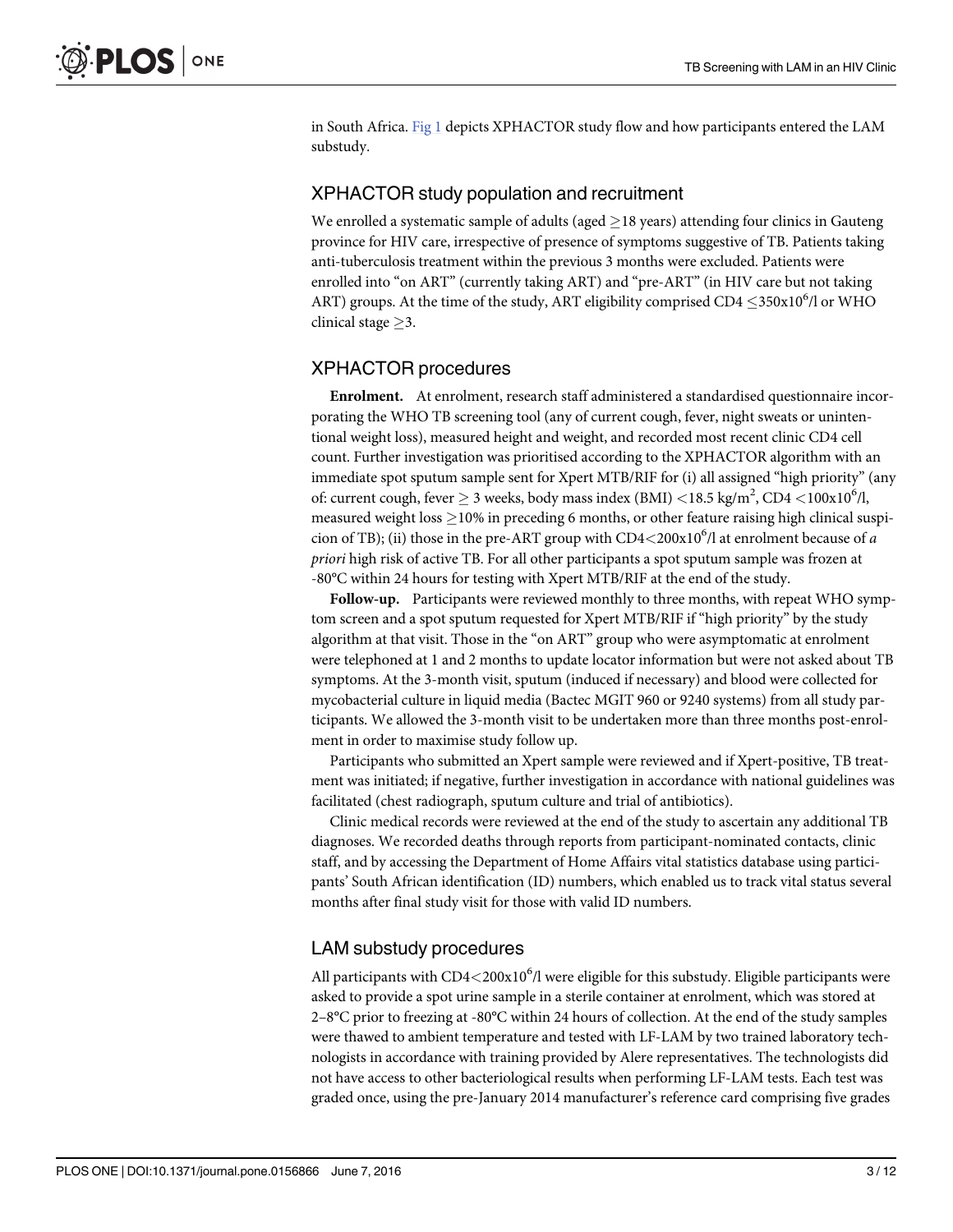<span id="page-3-0"></span>



[Fig 1.](#page-2-0) XPHACTOR study flow and entry point to the LAM substudy.<sup>1</sup> Samples tested with LF-LAM at the end of the study.<sup>2</sup> High priority (any of: current cough, fever  $\geq$  3 weeks, body mass index (BMI) <18.5 kg/m<sup>2</sup>, CD4 <100x10<sup>6</sup>/l, measured weight loss 10% in preceding 6 months, or other feature raising high clinical suspicion of TB); medium priority (any of: fever < 3 weeks, night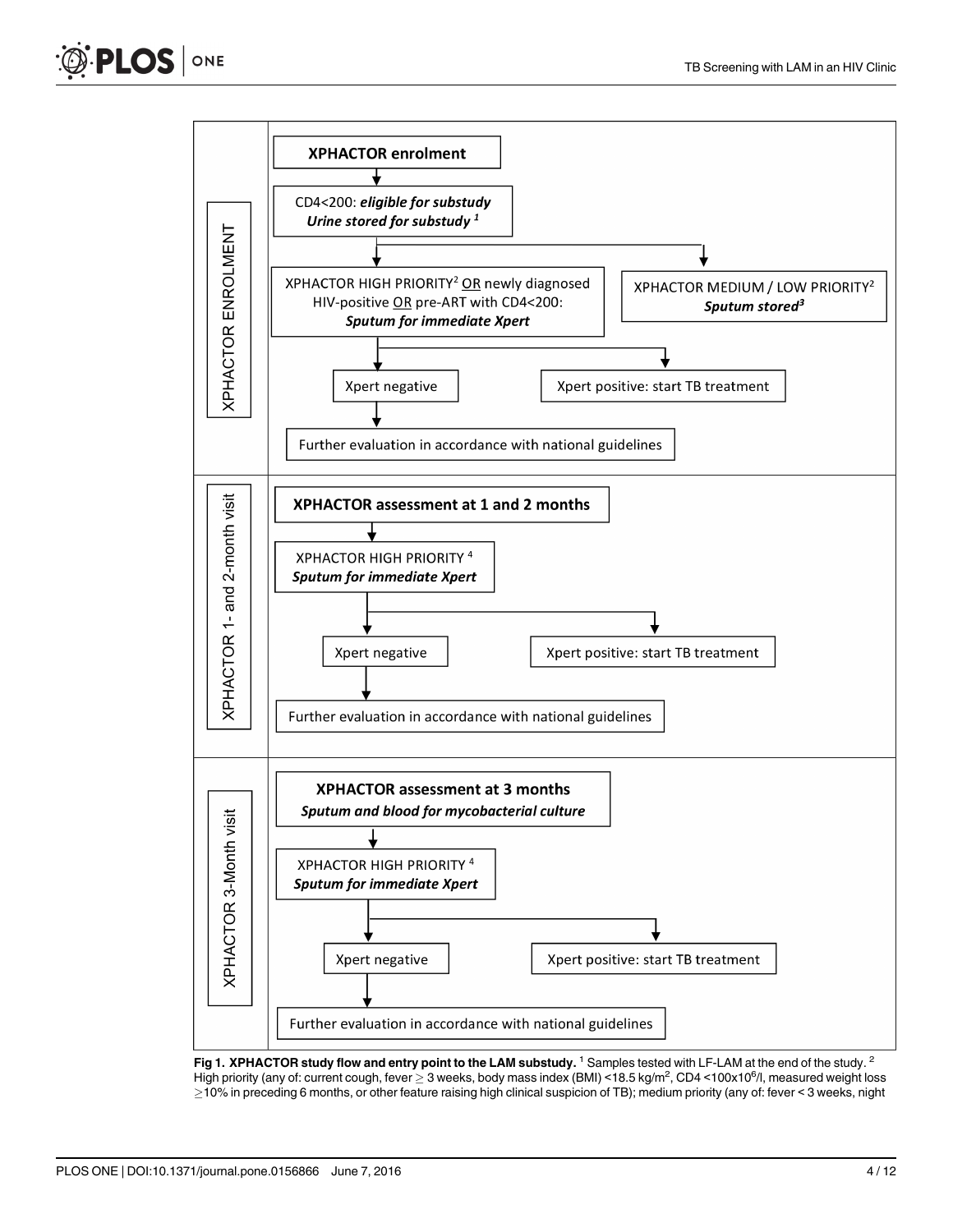<span id="page-4-0"></span>sweats, measured weight loss <10% in preceding 6 months); low priority = no TB symptoms. <sup>3</sup> Samples tested with Xpert MTB/RIF at the end of the study. <sup>4</sup> High priority (any of: current cough, fever  $\geq$  3 weeks, night sweats  $\geq$  4 weeks, body mass index (BMI) <18.5 kg/m<sup>2</sup>, CD4 <100x10<sup>6</sup>/l, measured weight loss ≥10% in preceding 6 months, or other feature raising high clinical suspicion of TB).

doi:10.1371/journal.pone.0156866.g001

of colour intensity with the least intense band assigned grade 1, absence of a band graded negative, and absence of control band deemed a failed test. [\[12\]](#page-11-0)

#### TB Case Definitions

"Confirmed" TB was defined as a positive result on i) Xpert MTB/RIF or ii) line probe assay (LPA) performed on cultured isolate for identification and susceptibility or iii) M. tuberculosis (Mtb) culture, from any sample taken within six months of enrolment. Individuals who started TB treatment within six months of enrolment, in the absence of microbiological confirmation (including those with treatment starts reported at verbal autopsy) and those smear-positive in the absence of an associated positive culture or LPA result, were assigned "clinical" TB. This was based on the assumption that an HIV-positive adult with a positive test result or starting TB treatment within 6 months after enrolment likely had active TB at enrolment, supported by data from Zimbabwe which estimated the mean duration of smear-positivity prior to TB diagnosis amongst HIV-positive adults to be 18–33 weeks. [\[13\]](#page-11-0) Furthermore individuals diagnosed with clinical TB based on findings at the 3-month visit would only have started treatment after the 3-month visit.

"Not TB" was defined as fulfilling all of the following: absence of criteria for confirmed or clinical TB; alive at least 3 months after enrolment; and  $>$ 1 MTB culture or Xpert result from any sample within 6 months of enrolment. Participants who did not fulfil the case definitions for TB or "not TB" were deemed "unclassifiable" and excluded from the main analysis.

#### Statistical methods

Data were analysed using Stata 14 (Stata Corporation, College Station, TX, USA).

We did not undertake a formal sample size calculation for the LAM substudy as the sample size was all those eligible from the parent study. The target sample size for XPHACTOR was based on estimating the sensitivity of the study algorithm, the main aim of the study, with reasonable precision.

We calculated sensitivity, specificity and predictive values with 95% confidence intervals (CI) for LF-LAM using cut-offs of grade  $\geq$ 1+ and  $\geq$ 2+ to define LAM-positive against a diagnostic reference standard of i) confirmed plus clinical TB, and ii) confirmed TB with clinical TB excluded from numerator and denominator. We also calculated these parameters for grade  $\geq$ 1+ cut-off for subgroups stratified by CD4<100x10<sup>6</sup>/l and CD4  $\geq$ 100x10<sup>6</sup>/l.

We undertook an exploratory assessment of mortality at six months in all participants who provided a urine specimen, assuming all without record of demise were alive: i) six months after enrolment if they had valid South African ID number, or ii) at latest study / clinic visit date (hereafter last visit) if no valid South African ID. Person-time was calculated from the date of study enrolment until: date of death if death recorded within six months of enrolment, and for all others six months from enrolment if valid South African ID or date of last visit if no valid South African ID. We constructed Kaplan-Meier curves of survival probability by LAM positivity using LAM grade  $\geq$  1+ to define positivity, and compared mortality using Cox regression.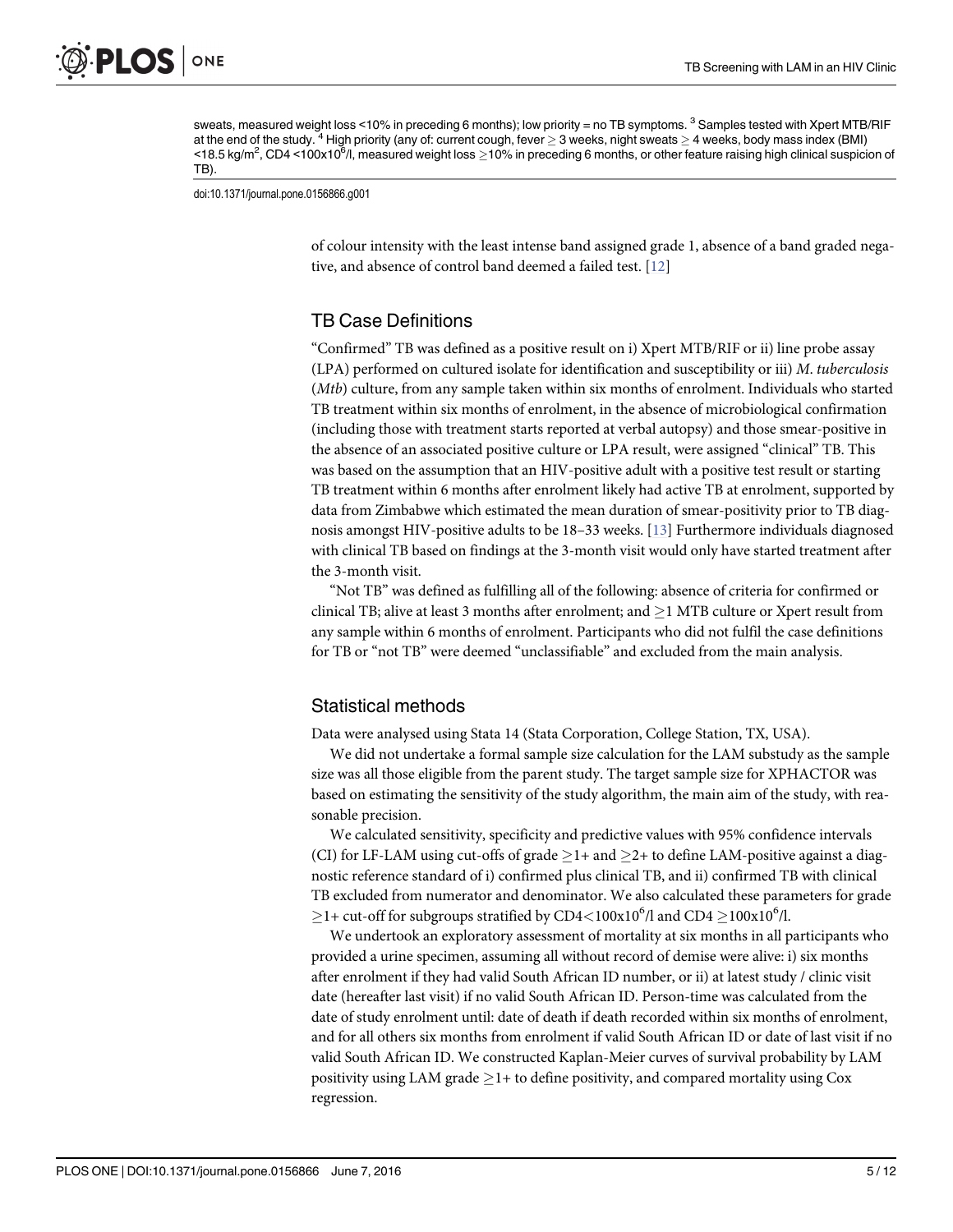#### Ethics statement

The study was approved by the ethics committees at the University of the Witwatersrand, University of Cape Town, and the London School of Hygiene & Tropical Medicine. All participants gave written informed consent, or witnessed verbal consent if unable to write. For illiterate participants, an impartial witness was present during the consenting process, and signed the witness section of the consent form. All ethics committees approved this consent procedure. Consent and participation in the study was voluntary. Participants were able to refuse to take part, with no consequences to their healthcare or any other services as a result of refusal.

#### Results

Between September 2012 and March 2014 we enrolled 3508 participants established in HIV care, of whom 586 had  $CD4 < 200x10^6/$ l and were eligible for the LAM substudy. 80% (469/ 586) provided a urine sample, and the remaining 20% (117/586) did not, as unable (93) or reason not recorded (24) (Fig 2); 67% (395/586) provided a spot sputum sample at enrolment. 44 participants were excluded because unclassifiable: no TB diagnosed but absence of any TB microbiology results (26); death within three months of enrolment (14); and TB diagnosed  $>6$ months after enrolment (4); and one sample could not be tested as damaged, leaving 424 eligible for evaluation of diagnostic accuracy of LF-LAM.

There was little difference in WHO-tool positivity or gender amongst those providing  $(N = 469)$  vs. not providing urine  $(N = 117)$ : 52% vs. 44% WHO-tool positive  $(p = 0.1)$  and 61% vs. 62% female ( $p = 0.7$ ). Median CD4 was lower in those providing urine compared with



doi:10.1371/journal.pone.0156866.g002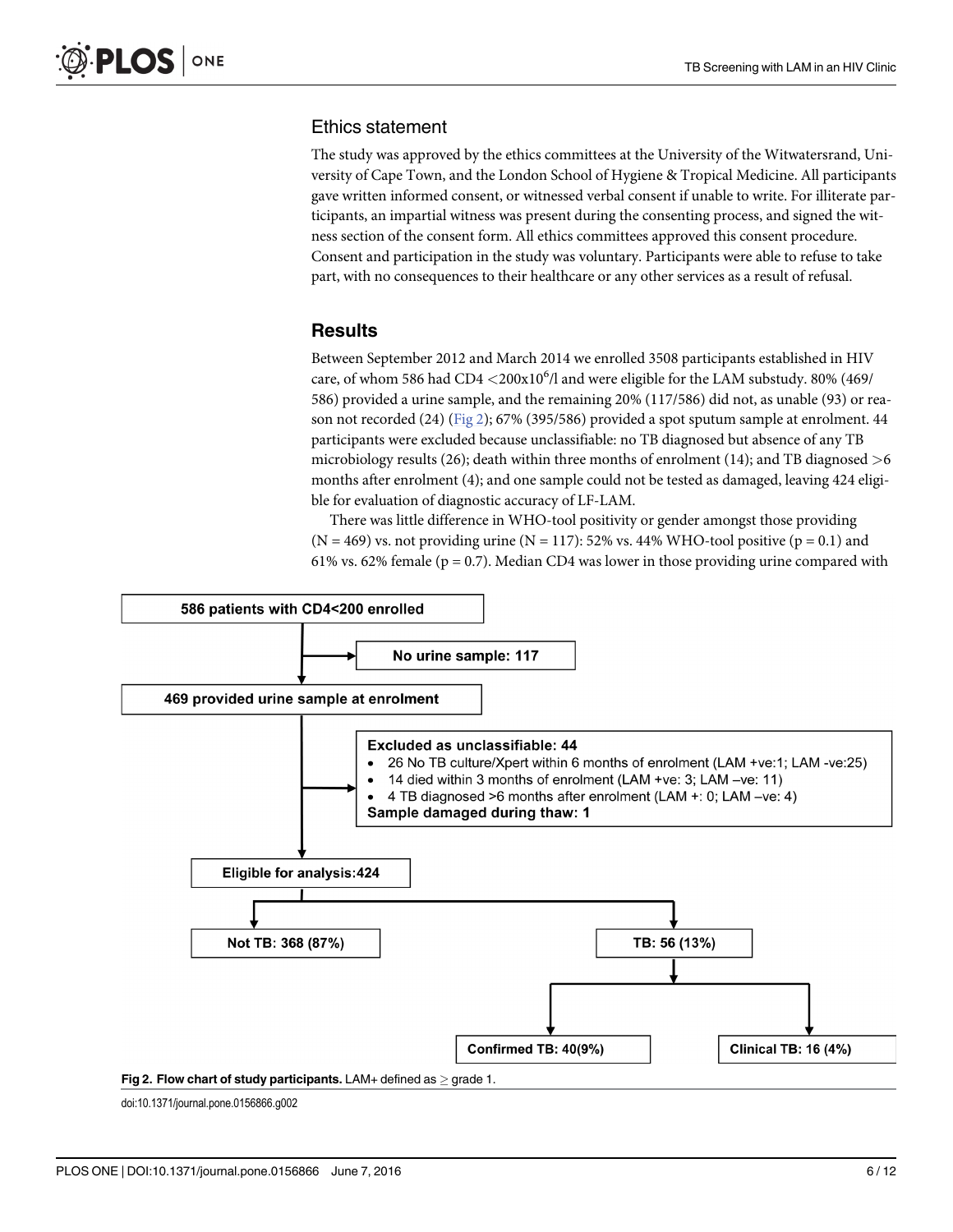|                                                    | All participants $N = 424$ |
|----------------------------------------------------|----------------------------|
| Age-years                                          |                            |
| Median (IQR)                                       | 39 (32, 45)                |
| <b>Sex</b>                                         |                            |
| Female                                             | 258 (60.8%)                |
| <b>Ethnic group</b>                                |                            |
| Black/African                                      | 421 (99.3%)                |
| <b>Participant category</b>                        |                            |
| Pre-ART                                            | 182 (42.9%)                |
| On ART                                             | 242 (57.1%)                |
| ART duration for those on ART, months median (IQR) | 22(6, 52)                  |
| <b>Previous TB treatment</b>                       |                            |
| Yes                                                | 125 (29.5%)                |
| Ever had IPT                                       |                            |
| Yes                                                | 18 (4.2%)                  |
| <b>Ever had CPT</b>                                |                            |
| Yes                                                | 276 (65.1%)                |
| <b>Current diuretic use</b>                        |                            |
| Yes                                                | 10(2.4%)                   |
| <b>Enrolment WHO symptom screen</b>                |                            |
| Positive                                           | 224 (52.8%)                |
| Enrolment BMI-kg/m <sup>2</sup> (N = 423)          |                            |
| Median (IQR)                                       | 23 (20, 27)                |
| Enrolment CD4 x10 <sup>6</sup> /l <sup>1</sup>     |                            |
| Median (IQR)                                       | 111 (56, 161)              |

#### Table 1. Baseline characteristics of study participants.

Numbers are median (Interquartile range [IQR]) or number (%)

 $ART$  = Antiretroviral therapy;  $CPT$  = Co-trimoxazole preventive therapy; IPT = Isoniazid preventive therapy;  $BMI = body$  mass index

WHO symptom screen positive = self-report of any of current cough, fever, night sweats or unintentional weight loss

 $1$  All participants had CD4<200x10 $6/$ 

doi:10.1371/journal.pone.0156866.t001

those who did not (110 vs.  $140x10<sup>6</sup>/l$  [p = 0.01]); and a greater proportion also provided sputum at enrolment (74% vs. 42% [ $p < 0.001$ ]).

#### Participant characteristics

Characteristics of the 424 LAM substudy participants are presented in Table 1. The majority of participants were female (61%), WHO-tool positive at enrolment (53%), and in the "on ART" group (57%) amongst whom median duration of ART was 22 months (interquartile range [IQR] 6, 52). Median age, CD4 and BMI at enrolment were respectively 39 years,  $111x10<sup>6</sup>/l$ , and 23 kg/m<sup>2</sup>; and 30% had previously been treated for TB. In the "pre-ART" group, for 97% (176/182) participants with reported date of first positive HIV test recorded, median duration since HIV diagnosis was 20 days (IQR 10, 65). 94% (171/182) of "pre-ART" initiated ART within median 9 days (IQR 4, 24) from enrolment (initiation date available for 170/171).

The proportion reporting each WHO-tool symptom was cough, 32% (134/424) with median duration 14 days (interquartile range [IQR] 7,38); unintentional weight loss, 31% (131/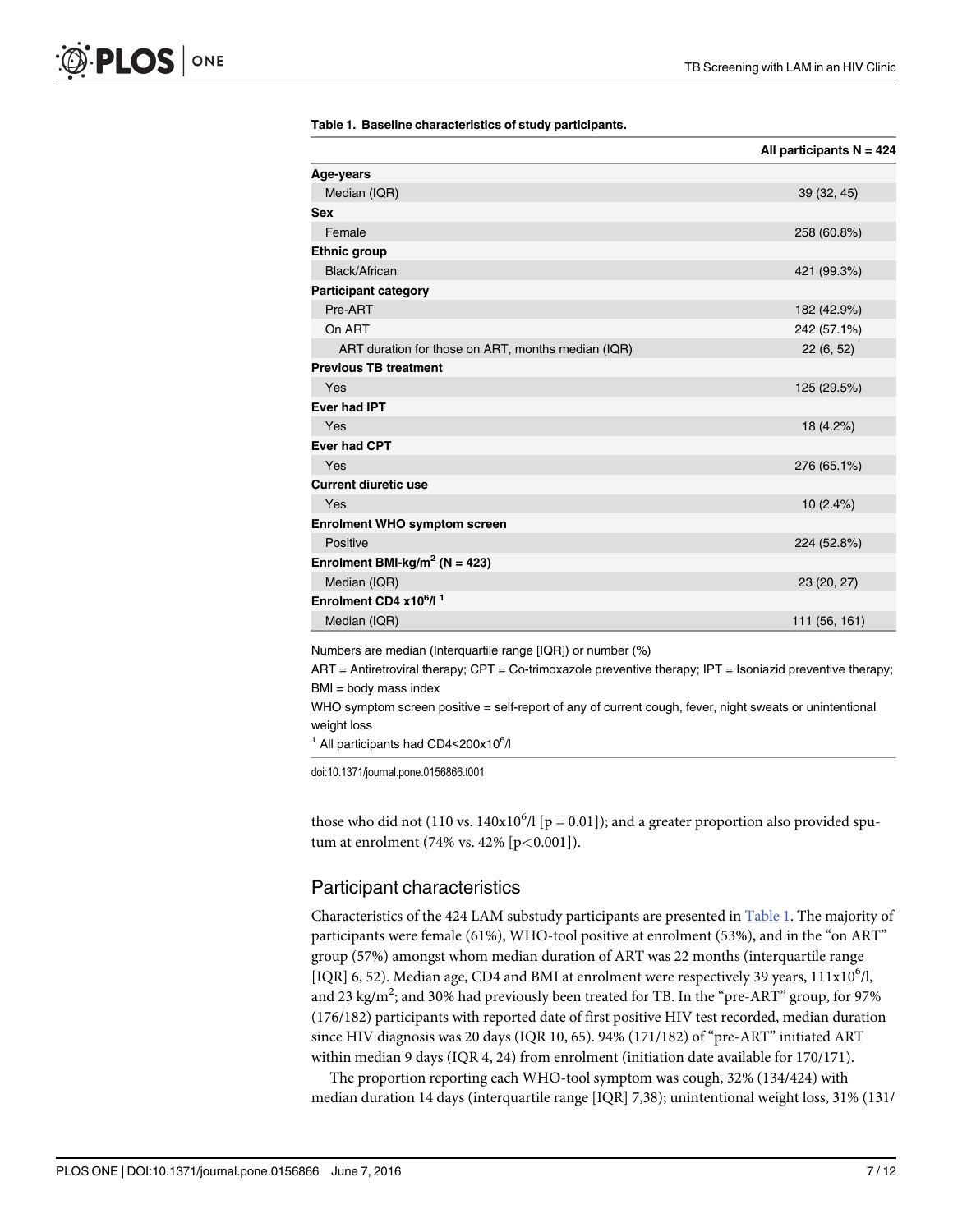<span id="page-7-0"></span>424); night sweats, 15% (65/424); fever, 10% (44/424); and 24% (102/424) reported more than one symptom.

#### Tuberculosis diagnoses

13% (56/424) of participants fulfilled our case definitions for tuberculosis (7% [16/242] "on ART" and 22% [40/182] "pre-ART"), amongst whom treatment start date was available for 53/ 56, and was started at a median of 13 (IQR 5, 95) days from enrolment. 40/56 had confirmed TB (25 Xpert-positive, 7 Mtb culture-positive, 7 both Xpert and Mtb culture-positive, 1 pleural fluid cultured isolate LPA-positive) of whom 36/40 had pulmonary TB, 3/40 both pulmonary and extrapulmonary TB, and 1/40 extrapulmonary TB only. 16/56 had clinical TB for whom diagnosis was based on compatible chest radiograph or abdominal ultrasound (8), persistent cough and weight loss (1), positive sputum smear (1), and unknown (6) including TB treatment reported at verbal autopsy (2). Amongst those with clinical TB the site was pulmonary (10/16), extrapulmonary (4/16), and not recorded (2/16).

#### Performance of urine LAM

LAM results were available for 424 participants. A positive LF-LAM result using grade 1 vs. grade 2 cut-off was observed in 5.7% (24) vs. 1.9% (8) of participants. The distribution of results was negative, 94% (400); grade 1, 3.8% (16); grade 2, 1.2% (5); grade 3, 0.5% (2); and grade 5, 0.2% (1).

[Table 2](#page-8-0) summarises the performance of LF-LAM in our study population. Sensitivity for all TB (clinical and confirmed) using grade 1 cut-off was 14.3% (95% CI 6.4%, 26.2%), similar if reference standard was confirmed TB with all clinical TB excluded (12.5% [95% CI 4.2%, 26.8%]), but lower if grade 2 cut-off utilised (5.4% [95% CI 1.1%, 14.9%] for all TB). Sensitivity was greater in participants with enrolment CD4<100 vs. CD4  $\geq$ 100x10<sup>6</sup>/l: using grade 1 cutoff 17.1% (95% CI 6.6%, 33.6%) vs. 9.5% (95% CI 1.2%, 30.4%) for all TB, and 16.7% (95% CI 4.7%, 37.4%) vs. 6.3% (95% CI 0.2%, 30.2%) for confirmed TB. Specificity of the test was >95% irrespective of reference standard, CD4 stratum, or whether positivity was defined using grade 1 or grade 2 cut-off.

In a sensitivity analysis we included the 40 participants whom we deemed to have unclassifiable TB outcome, and considered those excluded because deceased within 3 months of enrolment to have TB ( $N = 14$ ), and those excluded because of absence of microbiology to not have TB (N = 26). Against a reference standard for all TB (clinical and confirmed) and using grade 1 cut-off, the sensitivity and specificity of LF-LAM was 15.7% (95% CI 8.1, 26.4) and 95.7% (95% CI 93.2, 97.5) respectively. If a grade 2 cut-off was used the sensitivity and specificity of LF-LAM was 8.6% (95% CI 3.2, 17.7) and 98.7% (95% CI 97.1, 99.6) respectively.

There were five false positive LF-LAM rests using the grade 2 cut-off, of these one participant with CD4 of  $4x10^6$ /l at enrolment had M. *avium* isolated from sputum culture but was not treated and was alive at six months. All of the remaining four participants with false positive LF-LAM had negative sputum mycobacteriology during follow up and were alive at six months.

#### **Mortality**

Amongst 468 participants with evaluable urine samples, 6% (28/468) were LF-LAM positive using grade 1 cut-off, of whom 14% (4/28) died within six months of enrolment. Among the 440 who were LF-LAM negative, 5% (20/440) died (hazard ratio 3.6 [95%CI 1.2, 10.5],  $p = 0.04$ ; [Fig 3\)](#page-8-0).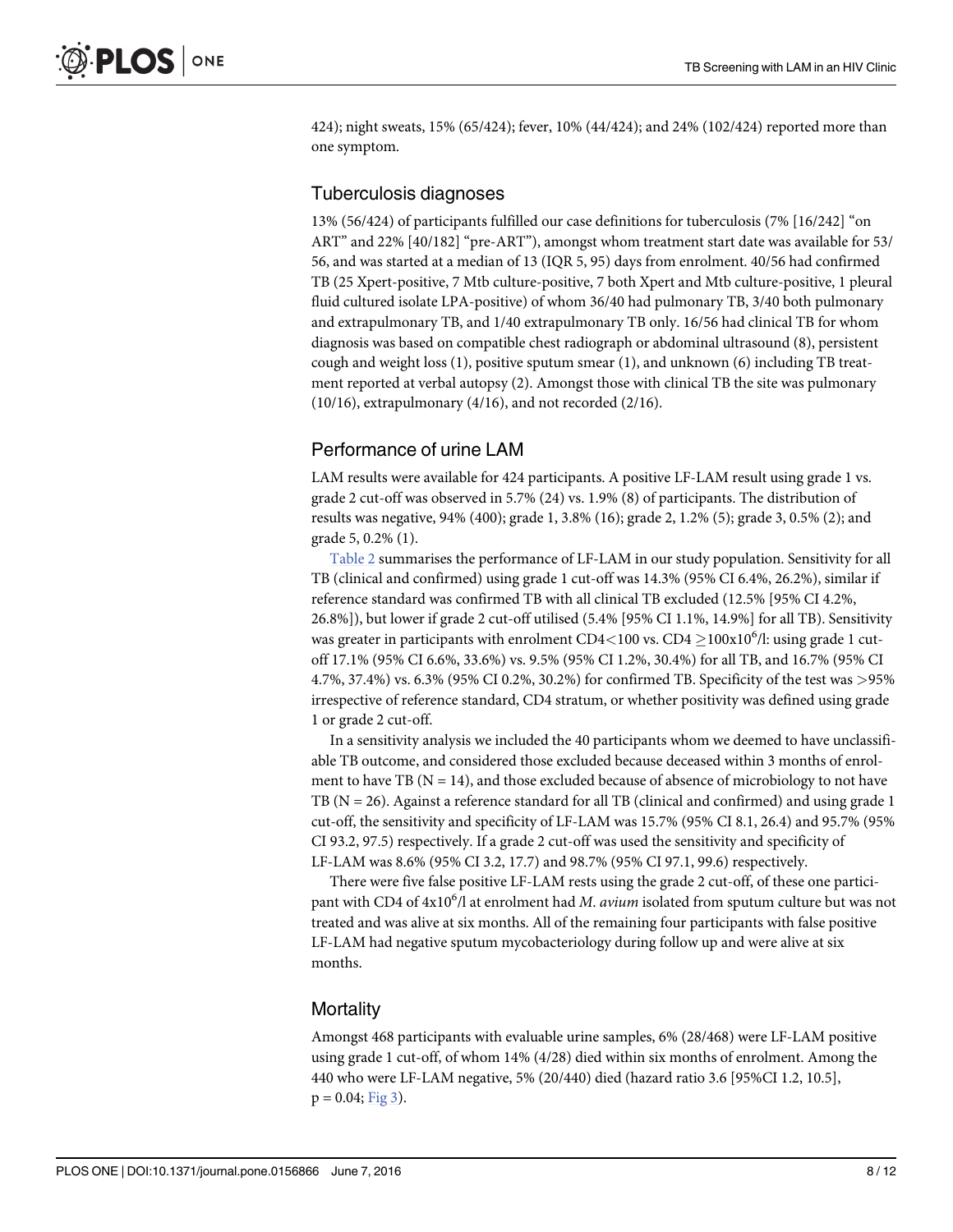#### [Table 2.](#page-7-0) Diagnostic accuracy of LF-LAM among HIV clinic attendees with CD4<200.

|                                                                                         | Prevalence<br><b>Prevalence</b><br>of TB<br>of positive<br>LAM |       |            | <b>Sensitivity</b> |          | <b>Specificity</b>     |             | <b>PPV</b>            |          | <b>NPV</b>              |             |                       |
|-----------------------------------------------------------------------------------------|----------------------------------------------------------------|-------|------------|--------------------|----------|------------------------|-------------|-----------------------|----------|-------------------------|-------------|-----------------------|
| Gold standard = confirmed* and clinical <sup>†</sup> TB                                 | n/N                                                            | $\%$  | n/N        | %                  | n/<br>N  | % (95% CI)             | n/N         | % (95% CI)            | n/<br>N  | % (95% CI)              | n/N         | % (95% CI)            |
| Grade $1‡$ cut-off                                                                      | 56/<br>424                                                     | 13.2% | 24/<br>424 | 5.7%               | 8/<br>56 | 14.3% (6.4,<br>26.2)   | 352/<br>368 | 95.7%<br>(93.0, 97.5) | 8/<br>24 | 33.3%<br>(15.6, 55.3)   | 352/<br>400 | 88.0%<br>(84.4, 91.0) |
| CD4 < 100                                                                               | 35/<br>187                                                     | 18.7% | 12/<br>187 | 6.4%               | 6/<br>35 | 17.1% (6.6,<br>33.6)   | 146/<br>152 | 96.1%<br>(91.6, 98.5) | 6/<br>12 | 50.0%<br>(21.1, 78.9)   | 146/<br>175 | 83.4%<br>(77.1, 88.6) |
| CD4 > 100                                                                               | 21/<br>237                                                     | 8.9%  | 12/<br>237 | 5.1%               | 2/<br>21 | $9.5\%$ (1.2,<br>30.4) | 206/<br>216 | 95.4%<br>(91.7, 97.8) | 2/<br>12 | $16.7\%$ (2.1,<br>48.4  | 206/<br>225 | 91.6%<br>(87.1, 94.8) |
| Grade 2 <sup>§</sup> cut-off                                                            | 56/<br>424                                                     | 13.2% | 8/<br>424  | 1.9%               | 3/<br>56 | $5.4\%$ (1.1,<br>14.9) | 363/<br>368 | 98.6%<br>(96.9, 99.6) | 3/8      | $37.5\%$ (8.5,<br>75.5) | 363/<br>416 | 87.3%<br>(83.7, 90.3) |
| Gold standard = confirmed * TB (all clinical <sup>†</sup><br>TB excluded) ( $N = 408$ ) |                                                                |       |            |                    |          |                        |             |                       |          |                         |             |                       |
| Grade $1‡$ cut-off                                                                      | 40/<br>408                                                     | 9.8%  | 21/<br>408 | 5.1%               | 5/<br>40 | 12.5% (4.2,<br>26.8)   | 352/<br>368 | 95.7%<br>(93.0, 97.5) | 5/<br>21 | 23.8% (8.2,<br>47.2)    | 352/<br>387 | 91.0%<br>(87.6, 93.6) |
| CD4 < 100                                                                               | 24/<br>176                                                     | 13.6% | 10/<br>176 | 5.7%               | 4/<br>24 | 16.7% (4.7,<br>37.4)   | 146/<br>152 | 96.1%<br>(91.6, 98.5) | 4/<br>10 | 40.0%<br>(12.2, 73.8)   | 146/<br>166 | 88.0%<br>(82.0, 92.5) |
| CD4 > 100                                                                               | 16/<br>232                                                     | 6.9%  | 11/<br>232 | 4.7%               | 1/<br>16 | $6.3\%$ (0.2,<br>30.2) | 206/<br>216 | 95.4%<br>(91.7, 97.8) | 1/<br>11 | $9.1\%$ (0.2,<br>41.3)  | 206/<br>221 | 93.2%<br>(89.1, 96.2) |
| Grade $2^{\$}$ cut-off                                                                  | 40/<br>408                                                     | 9.8%  | 8/<br>408  | 2.0%               | 3/<br>40 | $7.5\%$ (1.6,<br>20.4) | 363/<br>368 | 98.6%<br>(96.9, 99.6) | 3/8      | $37.5\%$ (8.5,<br>75.5) | 363/<br>400 | 90.8%<br>(87.5, 93.4) |

\* Confirmed TB = positive on Xpert MTB/RIF or line probe assay or M. tuberculosis culture, from any sample taken within 6 months of enrolment

† Clinical TB = started TB treatment within 6 months of enrolment, in the absence of microbiological confirmation and those smear-positive in the absence of an associated culture

 $\ddagger$  Grade 1 positive:  $>$  = 1+

§ Grade 2 positive:  $> = 2+$ 

NPV = Negative predictive value; PPV = Positive predictive value; CI = confidence interval

doi:10.1371/journal.pone.0156866.t002

<span id="page-8-0"></span>PLOS | ONE





doi:10.1371/journal.pone.0156866.g003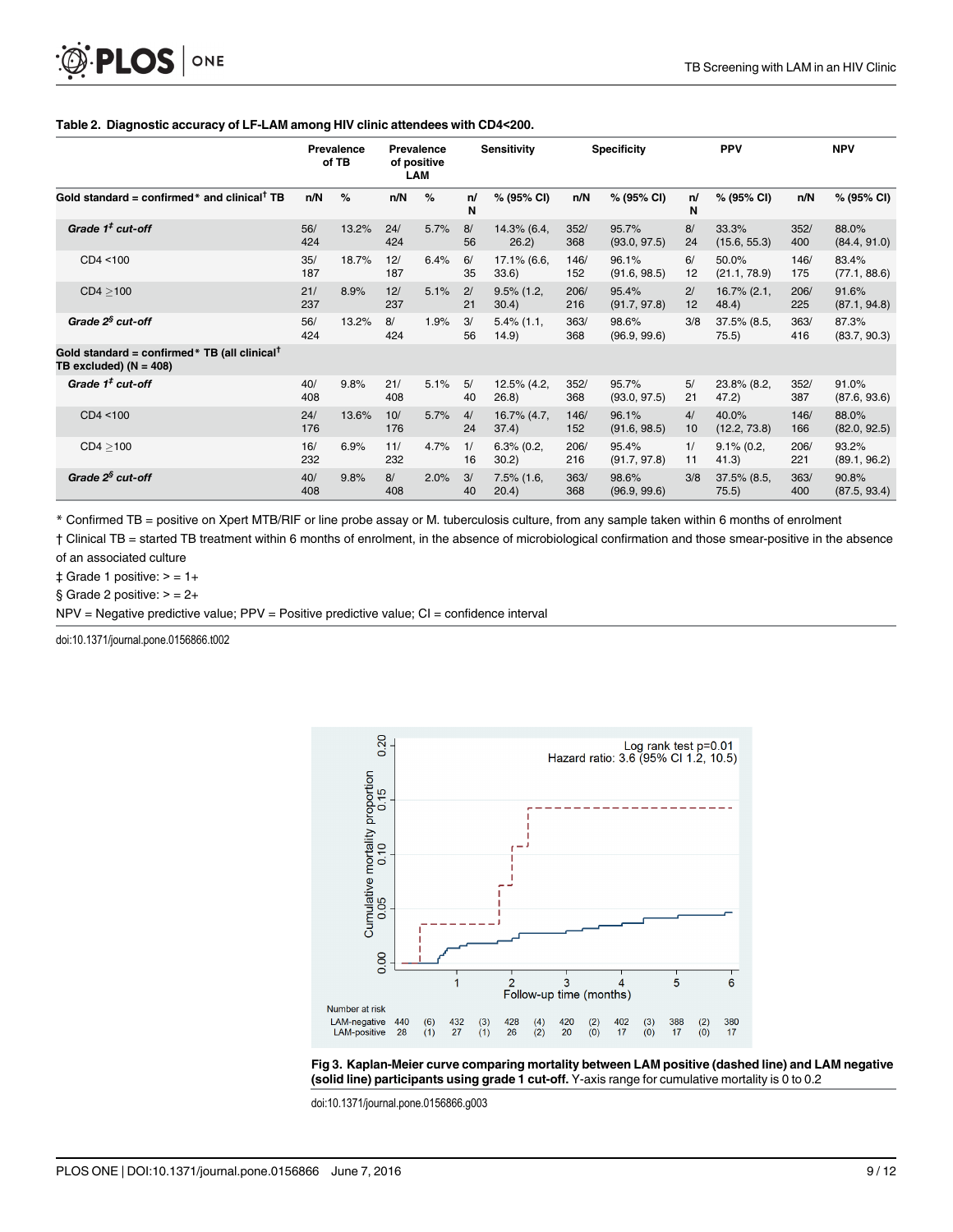#### <span id="page-9-0"></span>**Discussion**

We found very low sensitivity of LF-LAM for TB (whether confirmed, or also including clinical diagnoses) among ambulatory outpatients established in HIV care with  $CD4{<}200x10^6$ /l, which does not support its use for TB screening in this study population. Recent WHO LF-LAM policy guidance recommends against use for TB screening, based on the systematic review to which our data contributed, which reported (using grade 2 cut-off and microbiological reference standard) a pooled sensitivity of only 23% for screening HIV-positive outpatients.[[11](#page-11-0)] Our study is the first reporting performance of LF-LAM among outpatients established in HIV care. It adds to the published evaluations of LF-LAM amongst HIV-positive adult outpatients screened for TB, which to date have only been undertaken in those newly diagnosed [[6,](#page-10-0) [7\]](#page-10-0) or about to initiate ART, [\[4](#page-10-0), [5](#page-10-0)] populations likely to be sicker than those already in HIV care.

In our study, LF-LAM had a sensitivity of 13% using the grade  $\geq$ 1 cut-off (against confirmed TB as a gold standard) vs. reported 26–29% [\[4](#page-10-0), [5](#page-10-0)] in those about to initiate ART, and 28–41%  $[6, 7]$  $[6, 7]$  $[6, 7]$  $[6, 7]$  amongst those with a new HIV diagnosis. In those evaluations, sensitivity improved greatly at lower CD4 counts, e.g. for confirmed TB from around 20% if CD4 $\geq$ 100x10<sup>6</sup>/l to  $>$ 50% if CD4 <100x10<sup>6</sup>/l; our improvement from 10% to 17% is in accord although still not useful for screening.  $[4-7]$  $[4-7]$  $[4-7]$  $[4-7]$  The sensitivity of LF-LAM is greater in those who are sicker, and this test is most useful as a rapid rule-in tool for TB when used for HIV-positive inpatients with symptoms suggestive of TB and advanced immunosuppression, a population with high mortality; and its use in this setting is supported by the recent WHO guidance. [ $11$ ] In these populations sensitivity of 5[9](#page-10-0)–66%  $[9, 10]$  $[9, 10]$  $[9, 10]$  for culture-confirmed TB has been reported from evaluations in South Africa and Uganda, increasing to 85%  $[10]$  when combined with sputum Xpert MTB/RIF, thus potentially enabling rapid initiation of TB treatment. In contrast our participants were established in HIV care, and we were evaluating the usefulness of LF-LAM as part of a routine screening algorithm for intensified TB case finding in HIV clinic attendees, although restricted to those with CD4 counts below  $200x10^6$ /l for whom LF-LAM was most likely to be useful. The median CD4 in our study population was  $111x10<sup>6</sup>/l$  which is lower than the 170–2[4](#page-10-0)8x10<sup>6</sup>/l reported in outpatient evaluations, [4–[7](#page-10-0)] and our participants were frequently symptomatic, but in spite of this we found poor sensitivity for TB, possibly as patients were less ill.

An obvious advantage of a urine-based diagnostic test is ease of specimen collection, although privacy is clearly required. However, we found 20% of eligible patients did not provide a urine sample which, although less than the 33% unable to produce sputum spontaneously at enrolment, is still greater than 1–3% unable to produce urine in other outpatient studies. [\[5](#page-10-0), [7](#page-10-0)] We found no indication that those unable to produce urine were more unwell than those who could, so this is unlikely to have affected our findings, although we acknowledge this as a limitation of our study. Our study procedures were fitted around routine appointments in busy public sector clinics, and we postulate that time limitations may have contributed, as these patients were also less likely to provide sputum at enrolment.

We found increased mortality amongst patients who were LF-LAM positive, consistent with studies of sicker inpatient HIV-positive populations reporting LAM-positivity as a predictor for mortality.  $[14, 15]$  $[14, 15]$  $[14, 15]$  $[14, 15]$  $[14, 15]$ 

Strengths of our study include our systematic sampling and longitudinal follow-up, which minimised the number of TB diagnoses missed. All samples for mycobacteriology collected during the course of our study, many of which were sputum samples collected at enrolment, contributed to our reference standard of "confirmed" TB. We undertook all LF-LAM tests at study completion using frozen samples, but this is consistent with other published studies, and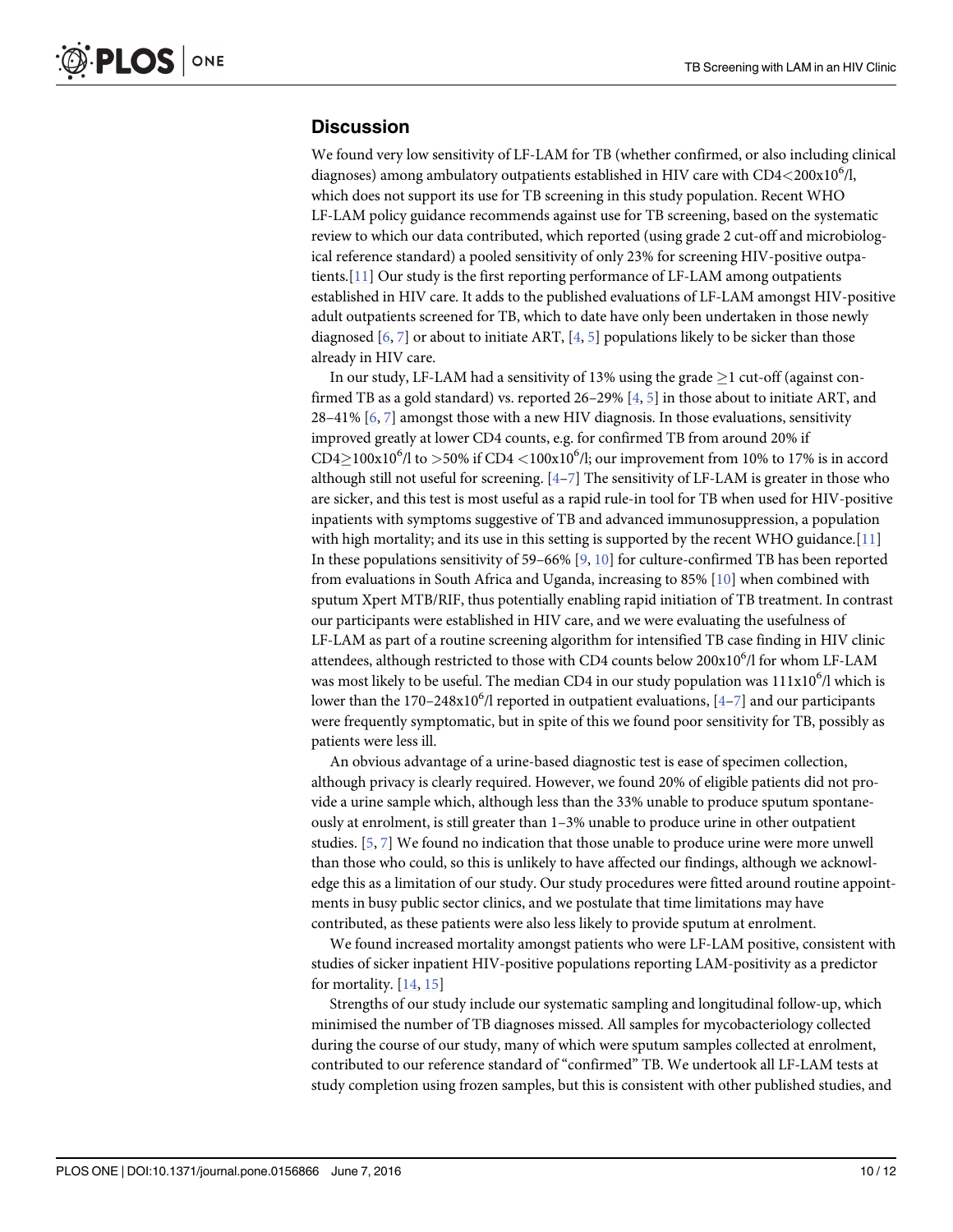<span id="page-10-0"></span>all our samples were stored in accordance with manufacturer's recommendation with only one freeze-thaw cycle, and processed within one year from collection. [[16](#page-11-0)] A limitation of our study is the exclusion of participants ( $N = 40$ ) who were not diagnosed with TB but either did not have any TB microbiology results or died within three months of enrolment, but our sensitivity analysis shows that this made little difference to the performance of LF-LAM.

### **Conclusion**

Despite the appeal of LF-LAM as a cheap, non-sputum based, point-of-care TB screening tool, the low sensitivity in this population with advanced immunosuppression, of whom 13% had TB, precludes recommendation for its use to screen for TB in ambulatory patients established in HIV care in accordance with the recent WHO LF-LAM policy guidance. $[11]$  $[11]$ 

#### Acknowledgments

We thank the study participants; the nursing and medical staff of Chris Hani Baragwanath and Mamelodi hospitals, Ramokonopi and Jabulani Dumane community health clinics, South Africa; the staff of National Health Laboratory Services, South Africa; and the staff of Aurum Institute for their essential contributions to this study.

#### Author Contributions

Conceived and designed the experiments: YH KLF VNC LA SC AK KM MPN GJC ADG. Performed the experiments: YH VNC LA AK NTN FS ADG. Analyzed the data: YH KLF ADG. Wrote the paper: YH KLF VNC LA SC AK KM MPN NTN FS GJC ADG.

#### References

- [1.](#page-1-0) World Health Organization. Global tuberculosis report 2014 [17th April 2015]. Available: [http://www.](http://www.who.int/tb/publications/global_report/en/) [who.int/tb/publications/global\\_report/en/.](http://www.who.int/tb/publications/global_report/en/)
- [2.](#page-1-0) Samb B, Sow PS, Kony S, Maynart-Badiane M, Diouf G, Cissokho S, et al. Risk factors for negative sputum acid-fast bacilli smears in pulmonary tuberculosis: results from Dakar, Senegal, a city with low HIV seroprevalence. Int J Tuberc Lung Dis. 1999; 3(4):330–6. PMID: [10206504](http://www.ncbi.nlm.nih.gov/pubmed/10206504)
- [3.](#page-1-0) World Health Organization. WHO policy on collaborative TB/HIV activities: guidelines for national programmes and other stakeholders 2012 [1st May 2013]. Available: [http://www.who.int/tb/publications/](http://www.who.int/tb/publications/2012/tb_hiv_policy_9789241503006/en/) [2012/tb\\_hiv\\_policy\\_9789241503006/en/](http://www.who.int/tb/publications/2012/tb_hiv_policy_9789241503006/en/).
- [4.](#page-1-0) Balcha TT, Winqvist N, Sturegård E, Skogmar S, Reepalu A, Jemal ZH, et al. Detection of lipoarabinomannan in urine for identification of active tuberculosis among HIV-positive adults in Ethiopian health centres. Trop Med Int Health. 2014; 19(6):734–42. doi: [10.1111/tmi.12308](http://dx.doi.org/10.1111/tmi.12308) PMID: [24684481](http://www.ncbi.nlm.nih.gov/pubmed/24684481)
- [5.](#page-1-0) Lawn SD, Kerkhoff AD, Vogt M, Wood R. Diagnostic accuracy of a low-cost, urine antigen, point-ofcare screening assay for HIV-associated pulmonary tuberculosis before antiretroviral therapy: a descriptive study. Lancet Infect Dis. 2012; 12(3):201–9. doi: [10.1016/S1473-3099\(11\)70251-1](http://dx.doi.org/10.1016/S1473-3099(11)70251-1) PMID: [22015305](http://www.ncbi.nlm.nih.gov/pubmed/22015305)
- [6.](#page-1-0) Drain PK, Losina E, Coleman SM, Giddy J, Ross D, Katz JN, et al. Value of urine lipoarabinomannan grade and second test for optimizing clinic-based screening for HIV-associated pulmonary tuberculosis. J Acquir Immune Defic Syndr. 2015; 68(3):274–80. doi: [10.1097/QAI.0000000000000436](http://dx.doi.org/10.1097/QAI.0000000000000436) PMID: [25415288](http://www.ncbi.nlm.nih.gov/pubmed/25415288)
- [7.](#page-1-0) Drain PK, Losina E, Coleman SM, Giddy J, Ross D, Katz JN, et al. Diagnostic accuracy of a point-ofcare urine test for tuberculosis screening among newly-diagnosed HIV-infected adults: a prospective, clinic-based study. BMC Infect Dis. 2014; 14:110. doi: [10.1186/1471-2334-14-110](http://dx.doi.org/10.1186/1471-2334-14-110) PMID: [24571362](http://www.ncbi.nlm.nih.gov/pubmed/24571362)
- [8.](#page-1-0) Nakiyingi L, Moodley VM, Manabe YC, Nicol MP, Holshouser M, Armstrong DT, et al. Diagnostic accuracy of a rapid urine lipoarabinomannan test for tuberculosis in HIV-infected adults. J Acquir Immune Defic Syndr. 2014; 66(3):270-9. doi: [10.1097/QAI.0000000000000151](http://dx.doi.org/10.1097/QAI.0000000000000151) PMID: [24675585](http://www.ncbi.nlm.nih.gov/pubmed/24675585)
- [9.](#page-9-0) Peter JG, Theron G, van Zyl-Smit R, Haripersad A, Mottay L, Kraus S, et al. Diagnostic accuracy of a urine lipoarabinomannan strip-test for TB detection in HIV-infected hospitalised patients. Eur Respir J. 2012; 40(5):1211–20. doi: [10.1183/09031936.00201711](http://dx.doi.org/10.1183/09031936.00201711) PMID: [22362849](http://www.ncbi.nlm.nih.gov/pubmed/22362849)